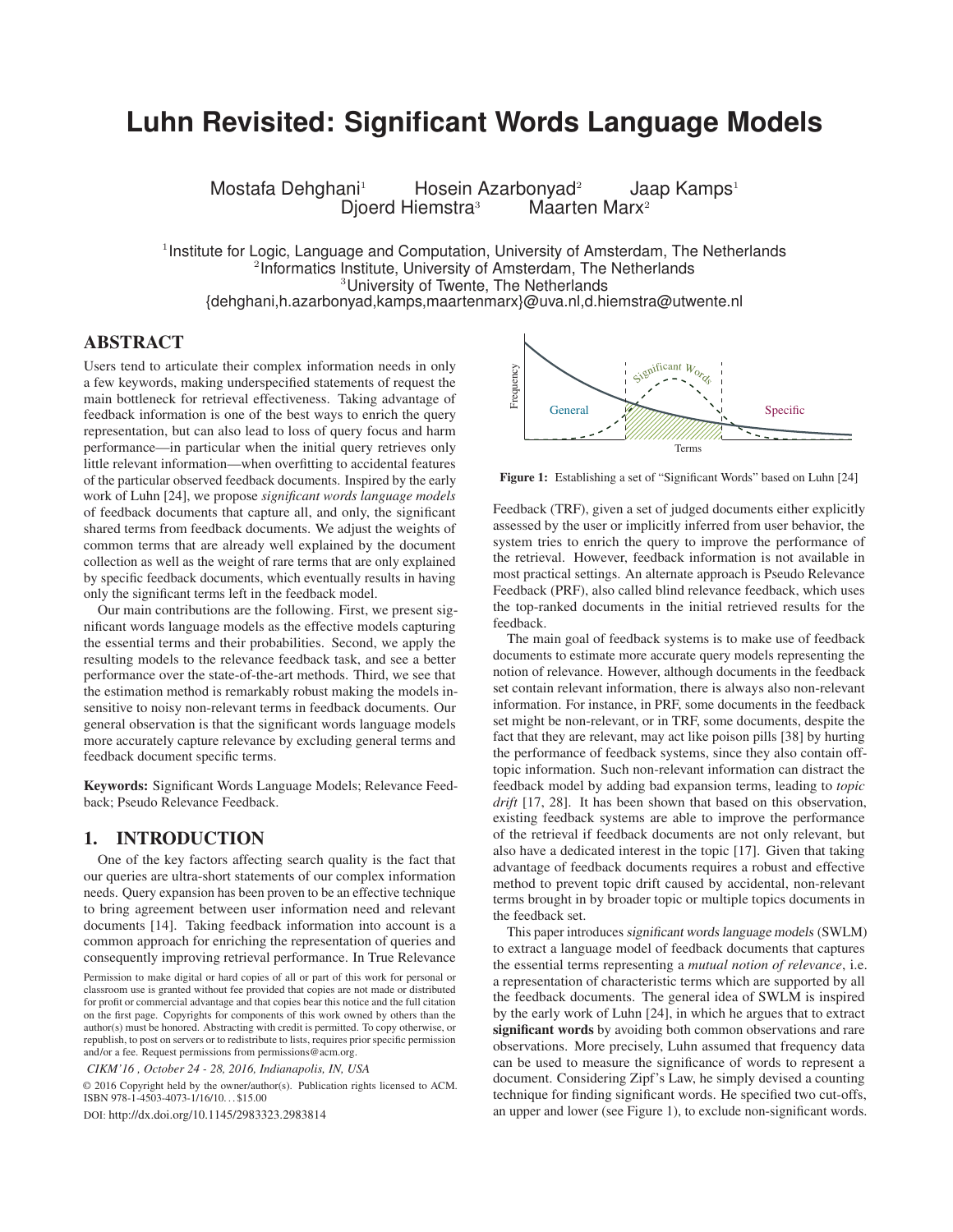| Standard-LM |            |         | General-LM   |             | SMM [46]   |                         | Specific-LM |           | <b>SWLM</b> |  |
|-------------|------------|---------|--------------|-------------|------------|-------------------------|-------------|-----------|-------------|--|
| prize       | $5.55e-02$ | new     | $3.70e - 03$ | prize       | $6.07e-02$ | insulin                 | $2.25e-02$  | prize     | $6.02e-02$  |  |
| nobel       | $3.36e-02$ | cent    | $2.98e-03$   | nobel       | $4.37e-02$ | palestinian             | $2.15e-02$  | nobel     | $4.53e-02$  |  |
| physics     | $2.35e-02$ | two     | $2.97e-03$   | awards      | $3.43e-02$ | dehmelt                 | $1.81e-02$  | science   | $2.68e-02$  |  |
| science     | $2.18e-02$ | dollars | $2.76e-03$   | chemistry   | $3.23e-02$ | oscillations 1.79e-02   |             | award     | $2.43e-02$  |  |
|             | $\cdots$   | people  | $2.71e-03$   | physics     | $2.82e-02$ | waxman                  | $1.69e-02$  | physics   | $1.94e-02$  |  |
| time        | $1.68e-02$ |         | $\cdots$     | palestinian | $2.18e-02$ | marcus                  | $1.69e-02$  | winner    | $1.90e-02$  |  |
|             | $\cdots$   | time    | $2.47e-03$   | cesium      | $2.09e-02$ | attack                  | $1.61e-02$  | won       | $1.80e-02$  |  |
| palestinian | $1.34e-02$ |         | $\cdots$     | arafat      | $1.94e-02$ | $\cdot$ $\cdot$ $\cdot$ |             | peace     | $1.80e-02$  |  |
| year        | $1.34e-02$ | year    | $2.16e-03$   | university  | $1.92e-02$ | arafat                  | $1.29e-02$  | discovery | 1.71e-02    |  |
| $\cdots$    |            |         | $\cdots$     | $\cdots$    |            | $\cdots$                |             | $\cdots$  |             |  |

Figure 2: Extracting *significant terms* from relevant feedback documents. (topic 374 of the TREC Robust04 test collection: "Nobel prize winners")

There have been efforts to bring this idea into the feedback systems, like mixture models [46] and parsimonious language models [18]. They tried to make the feedback model better by eliminating the effect of common terms from the model. However, instead of using fixed frequency cut-offs, they made use of a more advanced way to do this. Hiemstra et al. stated the following in their paper:

*[. . . ] our approach bears some resemblance with early work on information retrieval by Luhn, who specifies two word frequency cut-offs, an upper and a lower to exclude non-significant words. The words exceeding the upper cut-off are considered to be common and those below the lower cut-off rare, and therefore not contributing significantly to the content of the document. Unlike Luhn, we do not exclude rare words and we do not have simple frequency cut-offs [...]*

In a way, this paper completes the cycle implementing the vision of Luhn. We introduce a meaningful translation of both specificity and generality against significance in the context of the feedback problem and propose an effective way of establishing a representation consisting of significant words, by *parsimonizing* the feedback model toward not only the common observations, but also the rare observations.

Generally speaking, SWLM is the language model estimated from the set of feedback documents which is "specific" enough to distinguish the features of the feedback documents from other documents by removing general terms, and in the same time, "general" enough to capture all the shared features of feedback documents as the notion of relevance, by excluding document specific terms. To do so, in order to estimate SWLM, it is assumed that terms in the feedback documents are drawn from three models: 1. *General model*, representative of common observations, 2. *Specific model*, representative of partial observations, and 3. *Significant words model* which is a latent model representing the notion of relevance. Then, it tries to extract the latent significant words model as the feedback language model.

Figure 2 shows an example of estimating language models from the set of top seven relevant documents retrieved for topic 374, "Nobel prize winners", of the TREC Robust04 test collection. Terms in each list are selected from top 50 terms of the models estimated after stop word removal. Standard-LM is the language model estimated using MLE considering feedback documents as a single document. SMM is the language model estimated using simple mixture model [46], one of the most powerful feedback approaches, which generally tries to remove background terms from the feedback model. General-LM denotes the probability of terms to be common based on their overall occurrence in the collection and Specific-LM determines the probability of terms to be specific in the feedback set, i.e being frequent in one of the feedback documents but not the others. The way General-LM and Specific-LM are estimated will be discussed in detail ahead. And the last model in the figure is SWLM, which is the extracted latent model with regards to General-LM and Specific-LM, using our proposed approach.

As can be seen, considering feedback documents as a mixture of feedback model and collection model, SMM penalizes some general terms like "time" and "year" by decreasing their probabilities. However, since some frequent words in the feedback set are not frequent in the whole collection, their probabilities are boosted, like "Palestinian" and "Arafat", while they are not good indicators for the whole feedback set. The point is although these terms are frequently observed, they only occur in some feedback documents not most of them, which means that they are in fact "specific" terms, not significant terms. By estimating both general model and specific model and taking them into consideration, SWLM tries to control the contribution of each feedback document in the feedback model, based on its merit, and prevent the estimated model to be affected by indistinct or off-topic terms, resulting in a significant model that reflects the notion of relevance.

The main aim of this paper is to develop an approach to estimate a robust model from a set of documents that captures all, and only, the essential shared commonalities of these documents. Having the task of feedback in information retrieval as the application, we break this down into three concrete research questions:

- RQ1 *How to estimate significant words language models for a set of feedback documents capturing a mutual notion of relevance?*
- RQ2 *How effective are significant words language models in (pseudo) relevance feedback?*
- RQ3 *How do significant words language models prevent the feedback model to be affected by non-relevant terms of nonrelevant or partially relevant feedback documents?*

The rest of the paper is structured as follows. First, in Section 2 we review related work. Then, we explain our approach for estimating significant words language models in Section 3. Sections 4, 5,and 6 present the experimental setup, the results of the experiments on the tasks of TRF and PRF, and comprehensive analysis on the robustness of the proposed approach. Finally, Section 7 concludes the paper and discusses extensions as future work.

## 2. RELATED WORK

In this section, we discuss about related studies in the problem of feedback in information retrieval. First, we talk about different feedback approaches in particular methods in the language modeling framework. Then, after discussing initiatives focusing on the task of TRF and PRF, we will discuss the main challenges of this tasks and some already proposed methods which address them.

It has been shown that there is a limitation on providing increasingly better results for retrieval systems only based on the original query [40]. So, it is crucial to reformulate the search request using terms which reflect the user's information need to improve the performance of the retrieval systems. To address this issue, automatic feedback methods for information retrieval were introduced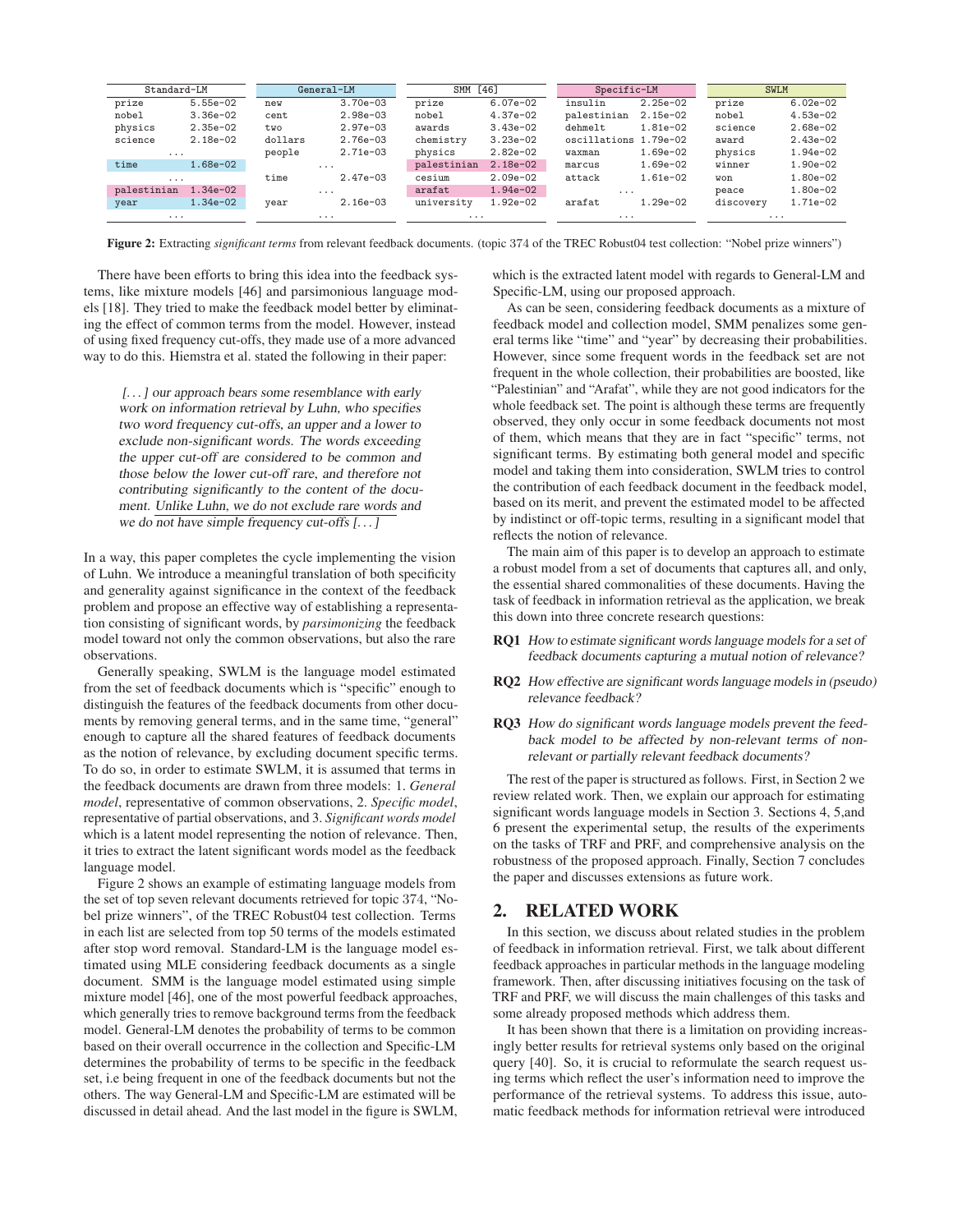fifty years ago [34] and have been extensively studied during past decades. As the earliest relevance feedback approach in information retrieval, the Rocchio method [34] is proposed in the vector processing environments for changing the query vector to be similar to the relevant documents vectors and dissimilar to the non-relevant documents vectors. Later, probabilistic methods were proposed to select expansion terms from feedback documents based on a term weighting approach [32, 39]. With the development of language models, several feedback approaches have been proposed in this framework to improve the query language model [18, 22, 27, 37, 46]. The mixture model [46], is one of the well-known feedback methods in the language modeling framework which empirically performs well. The idea is to extract a discriminative language model of feedback documents by decreasing weights of the background terms. As an extension to this model, the regularized mixture model has been proposed by Tao and Zhai [37] which not only involves the query model in the estimated feedback model but also has document-specific mixing coefficients to let different documents have a different amount of background terms.

In the relevance model (RM) [1, 22] given the query, a model is estimated as a multinomial distribution over terms that indicates the likelihood of each term given the query as the evidence, based on the occurrences of term together with the query terms in the feedback documents. In a comparable study conducted by Zhai and Lafferty [46], it has been shown that RM3 as a variant of the relevance model is one of the best performing methods which is strongly robust. Divergence minimization [46] is also one of the feedback approaches in the language modeling framework which tries to estimate a feedback model which is close to the language model of every feedback document but far from the collection language model as an approximation of the non-relevant language model. This method generates a highly skewed feedback model which makes it unable to perform well. Recently, Lv and Zhai [27] proposed the maximum-entropy divergence minimization model that, by adding an entropy term, regularizes the original divergence minimization model leading to significant improvements in the performance of the original method.

Parsimonious language model [18] is one of the models employed for feedback [19, 20, 29]. Generally, it tries to describe the feedback model using fewer number of parameters and similar to the mixture model, the common words in the collection are removed from the model in the estimation process which leads to a more lean and mean language model. Zamani et al. [44] considering the feedback problem as a recommendation problem, made use of matrix factorization in order for predicting expansion terms in a weighted manner. There are also some research that employ the similarity of distributed representation of terms as semantic similarity to improve the performance of feedback [30, 31, 43].

Besides the ad hoc studies, there have been some initiatives with the aim of investigation and study the problem of (pseudo-)relevance feedback in detail. In 2003, Reliable Information Access (RIA) Workshop [14, 42] was organized with the goal of understanding the contributions of both system variability factors and topic variability factors to the overall retrieval variability in feedback. Later on in 2008, the Relevance Feedback track was intended as one the TREC tracks and it has been continued for two more years. The initial goal of the TREC Relevance Feedback track was evaluating and comparing different feedback methods [2]. In the next years, besides the comparison of different methods, they tried to investigate some properties of documents and how they affect the relevance feedback performance. More precisely, the tasks focus on studying the notion of what is a good document for relevance feedback and how a system can recognize a good document [3]. In addition to the Relevance

Feedback track, the Robust track in TREC defined one of the goals to improve the consistency of feedback systems by focusing on the poorly performing topics [41].

Applying feedback deteriorates the performance of retrieval in some topics, especially in pseudo relevance feedback in which the performance of the feedback run strongly depends on the quality of the top documents in the initial run [6, 14]. On the other hand, using some documents (even relevant documents) might harm the feedback performance [26, 38]. Hence, there are some challenges in the feedback problem like how to determine whether applying the feedback improves the performance for a specific topic, and how to measure the quality of each feedback document and how to incorporate this information in the feedback process. He and Ounis [16] proposed to examine the interests of feedback documents to the query topic using Entropy, which estimates the distribution of query terms in the feedback documents to see to which degree the feedback documents are interested in the topic. In other work [17] they try to detect good feedback documents in PRF by grouping documents employing some features like the probability of the query terms in the feedback document, the similarity of each feedback documents with other feedback documents, and closeness of expansion terms to the regional query terms. Tao and Zhai [36] proposed a two-stage mixture model in which taking the query as a relevant prior, feedback documents are divided into relevant and background documents and only the documents in the relevant group are employed for updating the query model. Collins-Thompson and Callan [7] tried to model feedback uncertainty to improve the robustness. They proposed to perform sampling over the feedback documents as well as the query to generate different sets of feedback documents and several query variants. Then, combining different feedback models from alternative sets, the robustness of the feedback model can be improved.

Arguably, the key issue in the feedback is robustness in terms of being able to deal with non-relevant terms from non-relevant or partially relevant documents. Our proposed approach addresses the robustness problem head on. This is achieved by using the information from the collection and other feedback documents to control the contribution of documents in the feedback model regarding their merit, and to avoid the selection of non-relevant expansion terms.

## 3. Significant Words Language Models

In this section, we address our first research question: "How to estimate significant words language models for a set of feedback documents capturing a mutual notion of relevance?" First, we briefly discuss feedback in language modeling, then, we explain how SWLM is estimated in detail.

#### 3.1 Feedback in Language Models

Language modeling is a powerful framework used for information retrieval in which the user information need is represented by query language model,  $\theta_q$  that is typically estimated based on the original query using MLE:  $p(t|\theta_q) = c(t,q)/|q|$ , where  $c(t,q)$  is the frequency of term t in q and |q| is the total number of terms in the query. Then, usually having the smoothed language model of documents, the KL-divergence retrieval model [21] is employed to score documents based on the negative KL-divergence between the estimated language models of the query and each document document:

$$
Score(d,q) = D(\theta_q || \theta_d)
$$
 (1)

In order to employ relevance feedback in language modeling framework, a feedback language model,  $\theta_{\mathcal{F}}$ , is estimated using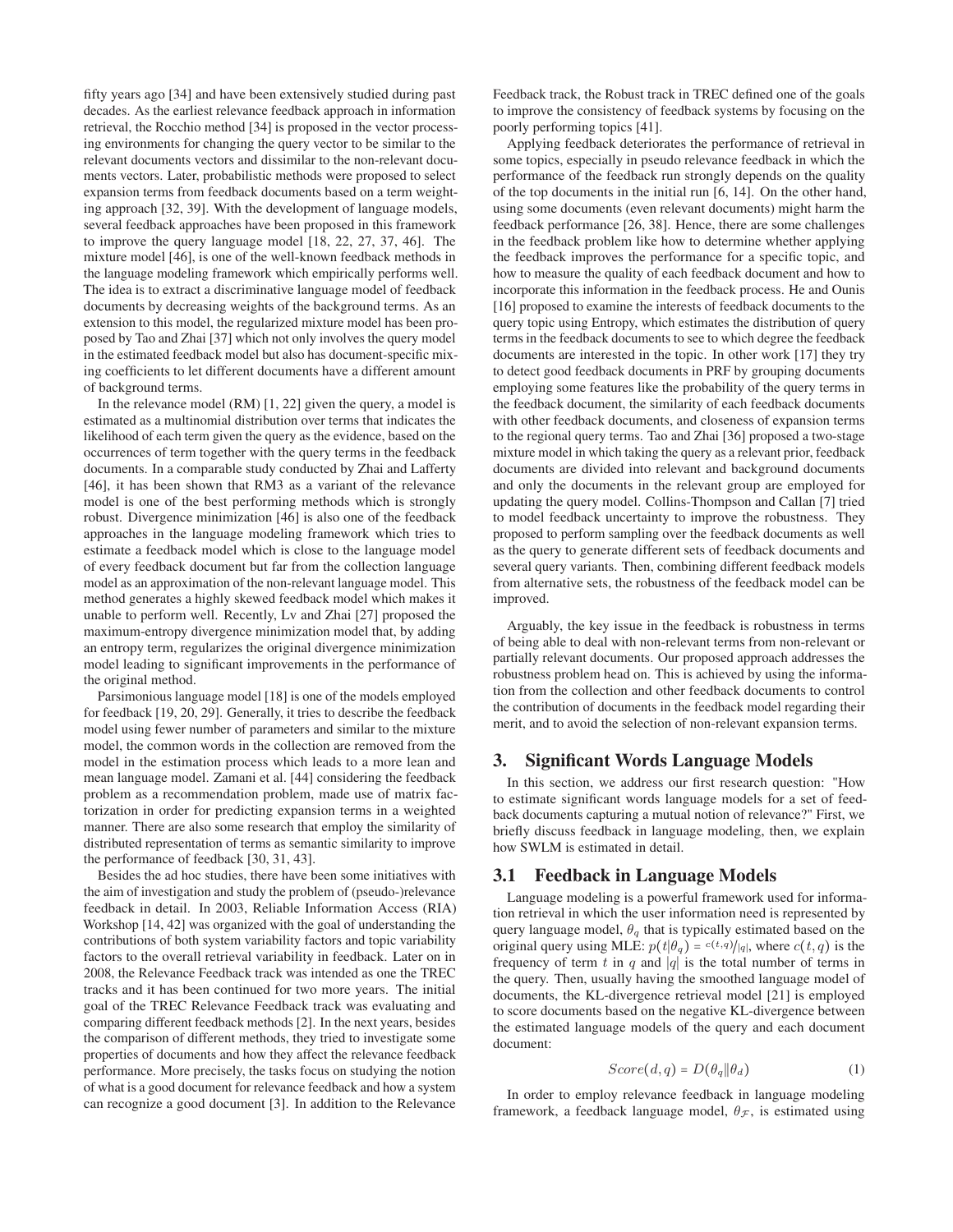the set of feedback documents and then this model is employed to expand the query. A common approach for expanding the query is interpolating  $\theta_{\mathcal{F}}$  with the original query model [1, 46]:

$$
p(t|\theta'_q) = (1-\alpha)p(t|\theta_q) + \alpha p(t|\theta_{\mathcal{F}}), \tag{2}
$$

where  $\alpha$  controls the amount of feedback. Thereafter the expanded query model is used in Equation 1 for ranking the documents.

The main goal of different feedback approaches is to estimate an effective feedback model,  $\theta_{\mathcal{F}}$ , from the set of feedback documents. In the next section, we explain how to estimate significant words language models as a proper model for representing feedback documents and we show that using SWLM as the feedback model in Equation 2 for expanding the query, improves the performance of retrieval system in the feedback runs.

## 3.2 Estimating SWLM

In order to estimate significant words language models, we assume that there are three models from which each document in the feedback set is generated as a mixture sampling from these models: *significant words* model, *general* model, and *specific* model. The significant words model represents the latent model that is desirable to be employed for query expansion (i.e. feedback model) and is a distribution of terms reflecting the notion of relevance. However, the general model and specific model do not necessarily represent topic-centric models. In a way, they are supposed to represent the distribution of terms that are not considered as relevant information. To extract these two models, patterns of the occurrences of terms in different documents are taken into consideration. In loose terms, the general model represents common observed terms and the specific model represents the partially observed terms, which we assume as two different patterns of distribution of non-significant terms.

Each model is represented using a terms distribution, or a unigram language model,  $\theta_{sw}$ ,  $\theta_q$ , and  $\theta_s$ . Based on the generative model, each term in a feedback document is generated by sampling from a mixture of these three models independently. Thus, the probability of appearance of the term  $t$  in the document  $d$  is as follows:

$$
p(t|d) = \lambda_{d,sw} p(t|\theta_{sw}) + \lambda_{d,g} p(t|\theta_g) + \lambda_{d,s} p(t|\theta_s), \quad (3)
$$

where  $\lambda_{d,x}$  stands for  $p(\theta_x|d)$  which is the probability of choosing the model  $\theta_x$  given the document d.

Based on the patterns of term occurrences in the documents as external knowledge, we estimate  $\theta_g$  and  $\theta_s$  and make them fixed in the estimation process as infinitely strong priors. We consider the collection model,  $\theta_C$  as an estimation for  $\theta_a$ :

$$
p(t|\theta_g) = p(t|\theta_C) = \frac{c(t,C)}{\sum_{t' \in V} c(t',C)},\tag{4}
$$

where  $c(t, C)$  is the frequency of term t in the collection. This way, terms that are well explained in the collection model get high probability and are considered as general terms.

Furthermore, we define specificity in the context of feedback problem as being supported by part of the feedback documents but not all. We estimate  $\theta_s$  to represent the probability of a term being partially observed as follows, and normalize all the probabilities using Softmax normalization, to recover the probability values and establish a well-formed distribution:

$$
p(t|\theta_s) \xleftarrow[Softmax]{Softmax} \sum_{d_i \in \mathcal{F}} \left( p(t|\theta_{d_i}) \prod_{\substack{d_j \in \mathcal{F} \\ j \neq i}} \left( 1 - p(t|\theta_{d_j}) \right) \right), \tag{5}
$$

where  $P(t|\theta_{d_i}) = c(t,d_i)/\sum_{t' \in d_i} c(t',d_i)$ . Intuitively, Equation 5 calculates the probability of term  $t$  to be a specific term. To this end, it considers the probability of a term to be important in one of the document models but not others, marginalizing over all feedback documents. This way, terms that are well explained in only one feedback document but not others get higher probabilities and are considered as insignificant specific terms.

Having the above assumptions, the goal is to fit the log-likelihood model of generating all terms in the feedback documents to discover the term distribution of the significant words model,  $\theta_{sw}$ . Let  $\mathcal{F}$  =  $\{d_1,\ldots,d_{\mathcal{F}}\}$  be the set of feedback documents. The log-likelihood function for the entire set of feedback documents is:

$$
\log p(\mathcal{F}|\Upsilon) = \sum_{d \in \mathcal{F}} \sum_{t \in V} c(t, d) \log \Big( \sum_{x \in \{sw, g, s\}} \lambda_{d, x} p(t | \theta_x) \Big), \quad (6)
$$

where  $c(t, d)$  is the frequency of the term t in the document d, and <sup>Υ</sup> determines the set of all parameters that should be estimated,  $\Upsilon = \{\lambda_{d,sw}, \lambda_{d,g}, \lambda_{d,s}\}_{d \in \mathcal{F}} \cup \{\theta_{sw}\}.$ 

To fit our model, we estimate the parameters using the maximum likelihood (ML) estimator. Therefore, assuming that documents are represented by a multinomial distribution over the terms, we solve the following problem:

$$
\Upsilon^* \coloneqq \operatorname*{argmax}_{\Upsilon} p(\mathcal{F}|\Upsilon) \tag{7}
$$

Assuming that  $X_{d,t} \in \{sw, g, s\}$  is a hidden variable indicating which model has been used to generate the term  $t$  in the document  $d$ , we can compute the parameters using the Expectation-Maximization (EM) algorithm. The stages of the EM algorithm are as follows:

E-Step

$$
p(X_{d,t} = x) = \frac{p(\theta_x|d)p(t|\theta_x)}{\sum_{x' \in \{sw, g, s\}} p(\theta_{x'}|d)p(t|\theta_{x'})}
$$
(8)

M-Step

$$
p(t|\theta_{sw}) = \frac{\sum_{d \in \mathcal{F}} c(t,d) p(X_{d,t} = sw)}{\sum_{t' \in V} \sum_{d \in \mathcal{F}} c(t',d) p(X_{d,t'} = sw)}
$$
(9)

$$
\lambda_{d,x} = p(\theta_x|d) = \frac{\sum_{t \in V} c(t,d)p(X_{d,t} = x)}{\sum_{x' \in \{sw,g,s\}} \sum_{t \in V} c(t,d)p(X_{d,t} = x')} \tag{10}
$$

It is noteworthy that estimating general and specific models  $(\theta_g)$ and  $\theta_s$ ) in advance and assuming them as the fixed priors in the EM algorithm, not only helps the EM converge fast (in average less than 100 iterations in our experiments) and the whole procedure to be efficient, but also makes the significant words model  $\theta_s$  becomes more rigid and accurate and reduces the number of local optimums for  $\lambda$  of different models.

As explained above, besides removing common terms by advocating terms that are relatively rare in the collection, the main contribution of our proposed approach is that it eliminates specific terms by favoring terms occurring in all the feedback documents, not only some of them. There are some previously proposed methods that do this to some degree implicitly. For example by scoring a term based on the multiplication or summation of its probabilities in different feedback documents [22], which will be high if it occurs frequently and evenly in all of them, or by considering the portion of feedback documents that have the term [33], which will be high if all of them have the term. However, in these methods the high frequency of a term in a small portion of feedback documents may compensate a low frequency in others. In our approach the frequency of a term is a privilege, and unless the term frequency is supported by almost all documents the term will be penalized because of its low prevalence.

As a toy example to better understand this, consider we have a set of feedback documents with similar RSV,  $\mathcal{F} = d_1, d_2, d_3$ , that are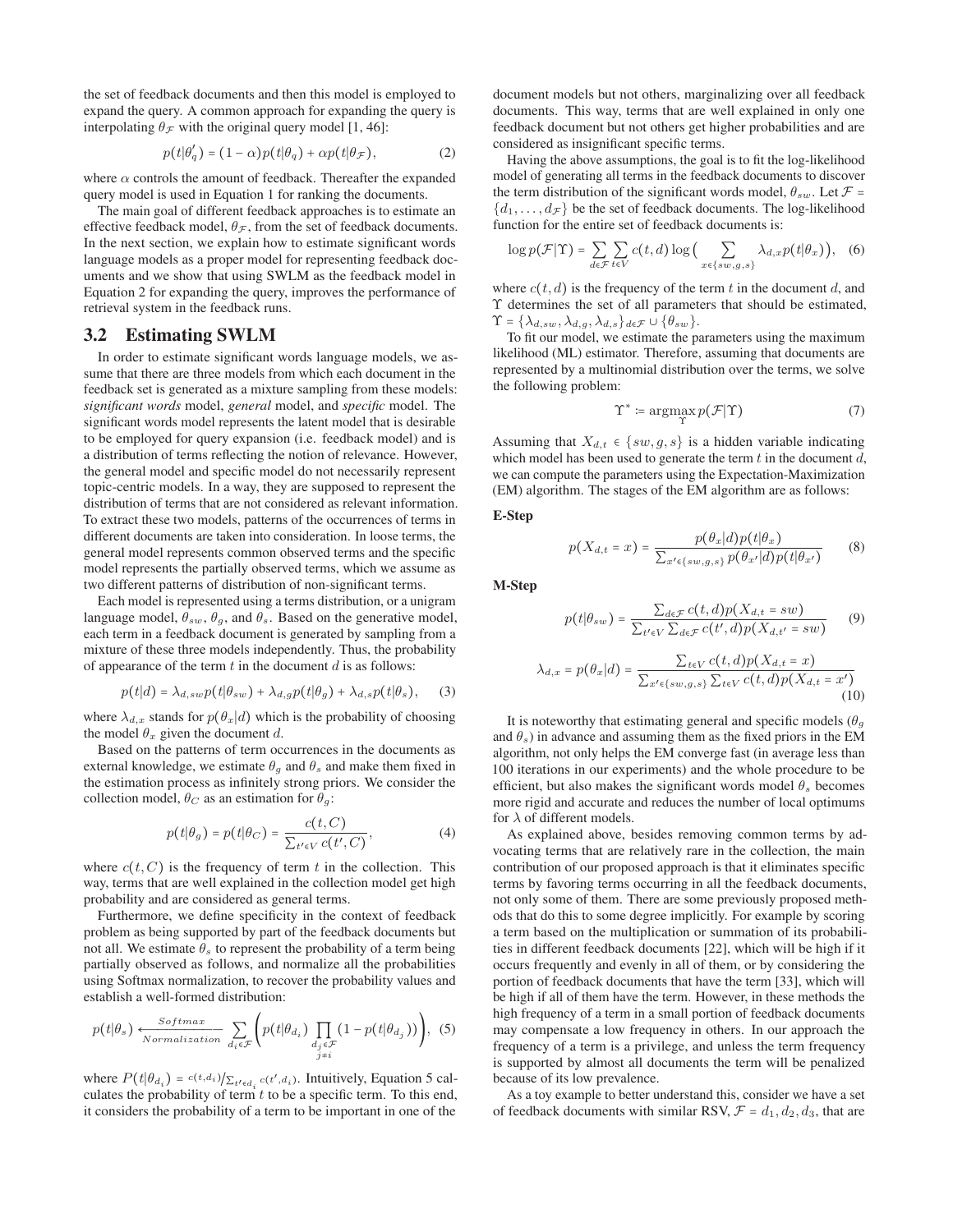

Figure 3: Plate diagram of RSWLM.

all and only relevant documents for the given query, and consider we have two terms  $t_1$ , where  $\{p(t_1|d_i \in \mathcal{F})\} = \{0.1, 0.1, 0.1\}$  and  $t_2$ , where  $\{p(t_2|d_i \in \mathcal{F})\}$  = {0.02, 0.02, 0.5}. Also assume that both  $t_1$  and  $t_2$  have same DF, as well as same TF in the query and the overall collection. In this case, previous methods give a higher score to  $t_2$  compared to  $t_1$ , while our approach penalizes  $t_2$  more than  $t_1$ , because it has a very high probability in one document and it is not well supported by other feedback documents, hence  $t_2$  probably is a document specific term.

#### 3.3 Regularized SWLM

In the significant words language models, the original query model has not been considered for estimating the feedback model. Thus, in case of having a few relevant documents in the feedback set for a query, the model could be distracted by non-relevant information and converge to a local optimum point. To cope with this problem, and avoid degradation in the performance, a solution is to involve information from the original query [13]. Inspired by the work by Tao and Zhai [37], we modify the estimation process of SWLM and estimate Regularized Significant Words Language Models (RSWLM) by incorporating the extra knowledge from the query model. We define a prior parameter and employ maximum a posteriori to fit the model to feedback documents and solve the following problem:

$$
\Upsilon^* \coloneqq \operatorname*{argmax}_{\Upsilon} p(\mathcal{F}|\Upsilon) P(\Upsilon) \tag{11}
$$

We define the a conjugate Dirichlet prior on  $\theta_{sw}$  as follows:

$$
p(\theta_{sw}) \propto \prod_{t \in V} p(t|\theta_{sw})^{\beta p(t|\theta_q)}, \qquad (12)
$$

where  $\beta p(t|\theta_q)$  is the parameter of the Dirichlet distribution which in fact performs as the additional pseudo-count for  $t$  to push the model  $\theta_{sw}$  to assign a higher probability to term t as it has a high probability in  $\theta_q$ . Generally speaking, this adds a bias in the estimation process to bend the feedback model toward the original query model. Here, the value of  $\beta$  controls the amount of the bias. Taking the conjugate prior into account, we conduct the MAP estimation by updating Equation 9 in the EM algorithm as follows:

$$
p(t|\theta_{sw}) = \frac{\sum_{d \in \mathcal{F}} c(t,d) p(X_{d,t} = sw) + \beta p(t|\theta_q)}{\sum_{t' \in V} \sum_{d \in \mathcal{F}} c(t',d) p(X_{d,t'} = sw) + \beta}
$$
(13)

So, by modifying the EM algorithm, we consider our observation from the query model as a pseudo-document which makes the feedback model become more rigid. Similar to the approach in [37], we initialize  $\beta$  with a large value, and then dynamically decrease its value in each EM iteration until the point that we have equal contributions of the original query and the feedback documents. Figure 3 represents the plate notation of regularized significant words language models. As it is shown, for each document the contribution of each of three models,  $\lambda$ s, are estimated. It can be seen that general model,  $\theta_{q}$ , and specific model,  $\theta_{s}$  are considered as external observations, which are involved in the estimation process as infinitely

Table 1: Statistics of the collections used for experimental evaluations

| <b>Dataset</b>   | <b>Task</b>                          |                    | #Docs      | #Oueries<br>in TRF exp. |  |
|------------------|--------------------------------------|--------------------|------------|-------------------------|--|
| Robust04         | 2004, Robust                         | 301-450<br>601-700 | 528,155    | 217                     |  |
| <b>WT10G</b>     | <b>TREC9, 10,</b><br>Web ad-hoc      | $451 - 550$        | 1.692.096  | 81                      |  |
| GOV <sub>2</sub> | TREC'04-'06<br><b>Terabyte Track</b> | 701-850            | 25.178.548 | 134                     |  |

strong priors. It is noteworthy that fixing these parameters also helps to decrease the number of local maximums. As it is illustrated in the diagram,  $\beta$  plays the role of regularizing parameter. The plate diagram of significant words language models would be the same, except there is no regularizing parameter in the model.

In this section, we explained the procedure of estimating SWLM and RSWLM in detail addressing the question "How to estimate significant words language models for a set of feedback documents capturing a mutual notion of relevance?" Establishing a model consisting only the significant words using the fixed cut-offs, as was originally proposed by Luhn [24], runs the risk of leaving good expansion terms out, especially trimming the model toward specific terms may lead to the loss of discriminative relevant terms that can have a high impact on retrieval effectiveness. In our approach, we use the idea of parsimonization which enables us to reduce this risk. On the other hand, estimating specific language model using Equation 5, makes a meaningful translation of specificity against the significance, which empowers our estimation process to retain the significant terms that are globally infrequent, but well supported by the feedback documents.

## 4. EXPERIMENTAL SETUP

In this section, we describe the test collections used in our experiments as well as the settings of our experiments. We use the Robust04, WT10G, and GOV2 test collections, which are different in terms of both size and genre of documents. Information about each collection is summarized in Table 1.

We have employed the Lemur toolkit and  $Indri<sup>1</sup>$  search engine to carry out our experiments. We have implemented SWLM and RSWLM in Lemur project framework. In all our experiments, we only use the "title" field of the TREC topics as queries. We have used the Porter stemmer for stemming all queries and document's terms and removed stopwords using the standard InQuery stopword list. We have used the KL-Divergence model [21], with Dirichlet smoothing [45] as the retrieval model in all of the experiments, including initial retrievals as well as feedback runs. We set the Dirichlet smoothing prior to 1, 000. In the feedback runs, for each collection and each method, we have done full grid search and tuned three main parameters: the value of the feedback interpolation coefficient, the number of feedback documents, and the number of expansion terms, by dividing the queries into three folds and conducting 3-fold cross-validation with the same split for folding in all the experiments. Also we have tuned the free parameters of each method during the cross validation.

The Mean Average Precision (MAP) performance measure for top 1, 000 documents is presented as the evaluation metric. Moreover, we report P@10 (precision at 10) for PRF and P@20 (precision at 20) for TRF as the indicators of the precision for the *first* and *two-first* result pages, respectively. To avoid the ranking effect in the evaluation of the TRF task, we have used modified freezing technique in the evaluation of the results of these experiments [5, 13,

<sup>1</sup> http://www.lemurproject.org/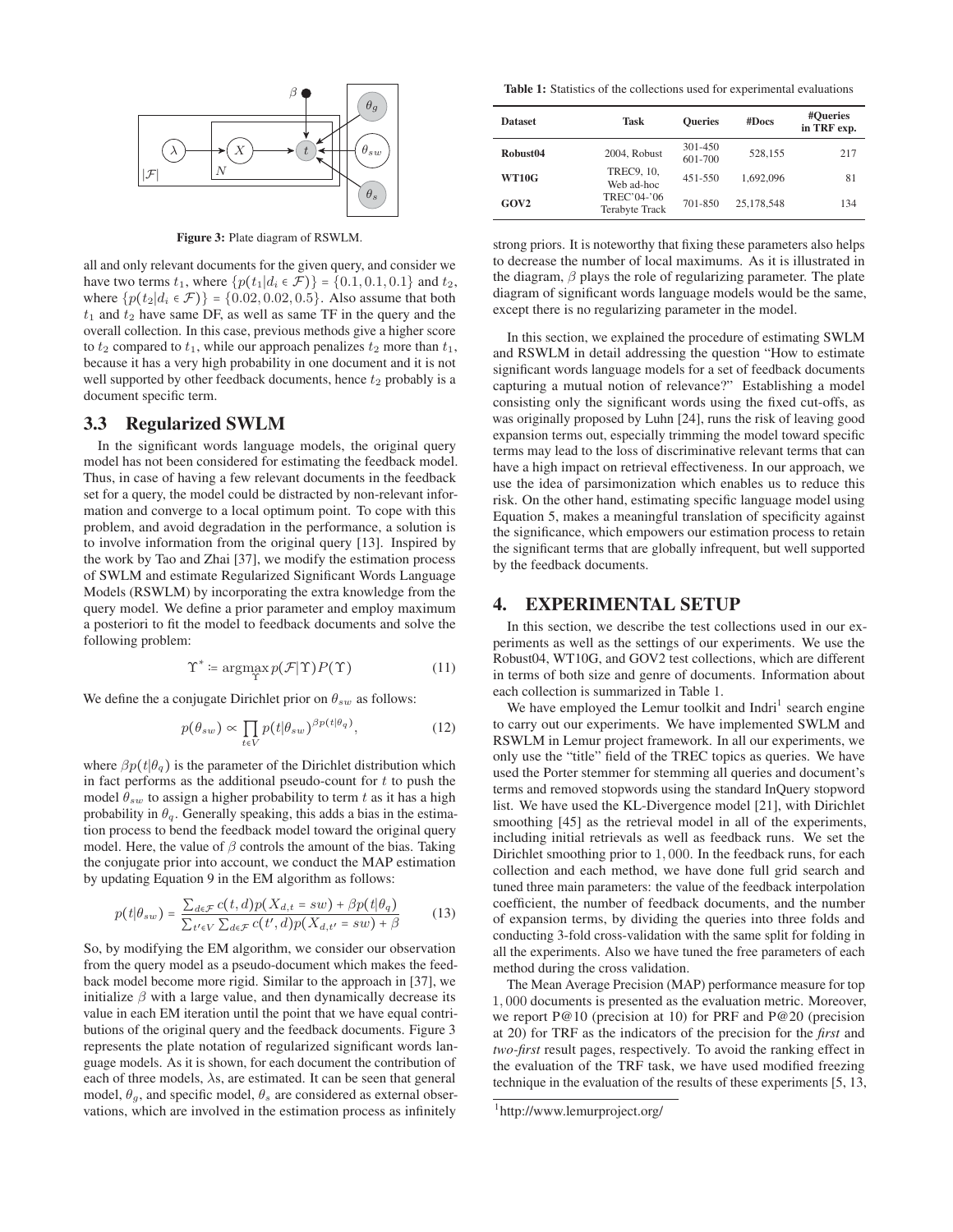

Figure 4: Contribution of each of the relevance, general, and specific models in the top-100 documents as the feedback set, according to the λs learned in the RSWLM (the average over all the queries).

35]. In addition to the above metrics, we also report robustness index,  $RI(Q)$ , which is also called reliability of improvement [7]. For a set of queries Q, the RI measure is defined as:  $RI(Q) = N^{+N^{-}}/|Q|$ , where  $N^+$  is the number of queries helped by the feedback method and  $N^-$  is the number of queries hurt.

In our experiments, as the baseline methods, we have used the most popular unsupervised state-of-the-arts for the feedback task that are proposed in the language modeling framework. Our baseline methods are: the maximum likelihood estimation—without feedback (MLE) [21], the simple mixture model (SMM) [46], the divergence minimization model (DMM) [46], the relevance models (RM3 and RM4) [1, 22], the regularized mixture model (RMM) [37], and maximum-entropy divergence minimization model (MEDMM) [27].

## 5. SWLM FOR FEEDBACK

In this section, we investigate our second research question: "How effective are significant words language models in (pseudo) relevance feedback?" We report our experimental results to indicate the effectiveness of significant words language models and regularized significant words language models in the task of pseudo relevance feedback (PRF) and true relevevance feedback (TRF) and compare them to the baseline methods.

#### 5.1 Pseudo Relevance Feedback

Pseudo relevance feedback aims to expand the query to improve the performance of retrieval having no information about the judgements. In PRF, the underlying assumption is that the initial retrieval yields the relevant documents which can be used to refine the query. Thus, assuming the top-ranked documents  $\mathcal{F}={d_1,\ldots,d_{\mathcal{F}}}$  from the initial run as relevant, the feedback model  $\theta_{\mathcal{F}}$  is estimated and used for the query expansion. Table 2 presents the results of employing significant words language models, regularized significant words language models as the feedback model as well as baseline methods on the task of PRF. As can be seen, RSWLM significantly outperforms *all* the baselines in terms of MAP, in WT10G and GOV2 collections, that are noisy Web collections.<sup>2</sup> Furthermore, it has the highest reliability of improvements in terms of Robustness Index in all the collections. In the PRF task, RSWLM works better than SWLM as it guides the estimator of the feedback model toward the query model and prevents it to be distracted by the noises of non-relevant documents.

Table 2: Performance of different systems on the task of PRF.  $\triangle$  indicates that the improvements over no FB (MLE) and *all* the baseline feedback methods are statistically significant, at the 0.05 level using the paired two-tailed t-test with Bonferroni correction.

| <b>Method</b> |            | Robust <sub>04</sub>     |    |                                       | <b>WT10G</b>            |    | GOV <sub>2</sub>          |                       |    |
|---------------|------------|--------------------------|----|---------------------------------------|-------------------------|----|---------------------------|-----------------------|----|
|               | <b>MAP</b> | P@10                     | RI | <b>MAP</b>                            | P@10                    | RI | <b>MAP</b>                | P@10                  | RI |
| <b>MLE</b>    |            | $0.2501$ $0.4253$ $n/a$  |    |                                       | $0.2058$ $0.3031$ $n/a$ |    |                           | $0.3037$ $0.5147$ n/a |    |
| <b>SMM</b>    |            | 0.2787 0.4416 0.37       |    | 0.2193 0.3264 0.23                    |                         |    |                           | 0.3214 0.5230 0.41    |    |
| <b>DMM</b>    |            | 0.2701 0.4370 0.31       |    |                                       | 0.2184 0.3170 0.14      |    |                           | 0.3026 0.5211 0.29    |    |
| RM3           |            | 0.2937 0.4683 0.40       |    |                                       | 0.2406 0.3317 0.26      |    |                           | 0.3417 0.5360 0.45    |    |
| RM4           |            | 0.2690 0.4402 0.32       |    | 0.2323 0.3273 0.18                    |                         |    |                           | 0.3316 0.5208 0.37    |    |
| <b>RMM</b>    |            | 0.2681 0.4384 0.28       |    |                                       | 0.2222 0.3209 0.21      |    |                           | 0.3112 0.5193 0.33    |    |
| <b>MEDMM</b>  |            | $0.2961$ $0.4719$ $0.45$ |    |                                       | 0.2413 0.3440 0.25      |    |                           | 0.3396 0.5377 0.43    |    |
| <b>SWLM</b>   |            | 0.2918 0.4674 0.47       |    | 0.2462 0.3377 0.28                    |                         |    |                           | 0.3423 0.5316 0.50    |    |
| <b>RSWLM</b>  |            | $0.2945$ $0.4704$ $0.47$ |    | $0.2506$ <sup>*</sup> $0.3427$ $0.31$ |                         |    | $0.35104$ $0.5419$ $0.53$ |                       |    |

Although it has been shown that PRF always improves the average performance of retrieval [14], under some parameter settings, for some topics it decreases the average precision. This is due to the fact that there might be some non-relevant documents in the feedback set containing non-relevant terms resulting to the topic drift in the extracted feedback model [4, 16, 17]. Thus, as one of the main challenging problems in PRF, it is necessary to control the contribution of different feedback documents for inclusion in the feedback model based on their merit [17] for a specific query.

## 5.2 Relevance Decomposition

Significant words language models empower our proposed feedback method to dynamically determine the quality of each document. Figure 4 addresses the question "How SWLM controls the contribution of feedback documents in the feedback model based on their level of relevancy?" In this figure, as a sample, we take top-100 documents as the feedback set and illustrate the average contribution of each of the significant words, general, and specific models in this documents, according to the  $\lambda$ s learned in the regularized significant words language models.

It is an interesting observation that in all the collections the trend of the change in the contribution of three models is similar. In most cases, as the ranking goes down, the contribution of the significant words model decreases, which is in accordance with the relevance probability of documents based on their ranking. However, this decay is slower in the Robust04 dataset compared to WT10G and GOV2 datasets. This is likely because that Robust04 contains newswire articles, which are typically high-quality text data with little noise, in contrast to WT10G and GOV2 which are web collections containing a more heterogeneous set of documents.

Another interesting observation is that in all the collections we

<sup>&</sup>lt;sup>2</sup>Note that we only indicate when  $(R)$ SWLM is significantly better than all baseline methods, they are always significantly better than the non-expansion MLE baseline.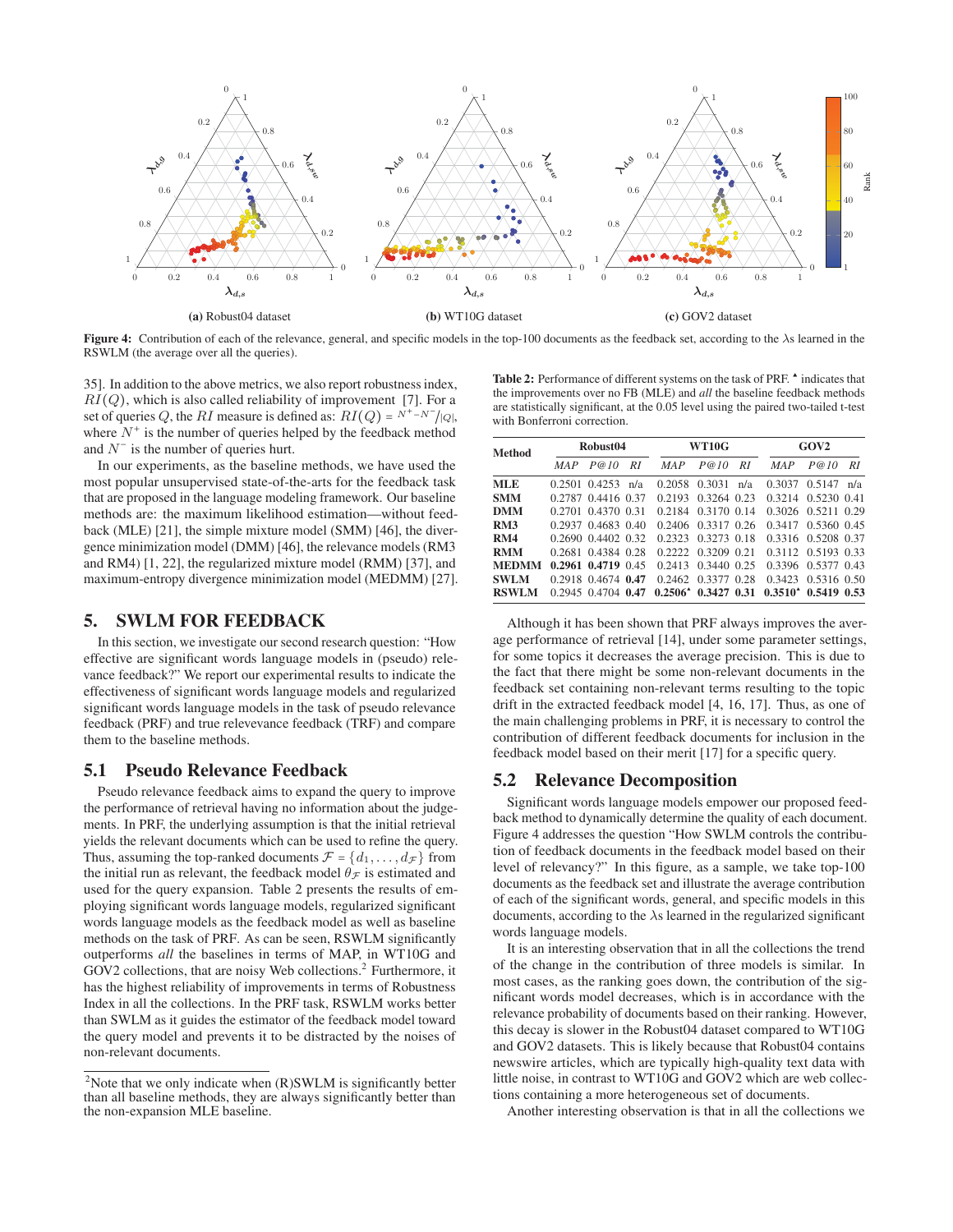Table 3: Performance of the modified freezing of the results of different systems on the task of TRF.  $\triangle$  indicates that the improvements over no FB and *all* the baseline feedback methods are statistically significant, at the 0.05 level using the paired two-tailed t-test with Bonferroni correction.

| <b>Method</b> |                       | Robust04        |     | WT10G                        |                      |     | GOV2       |            |      |
|---------------|-----------------------|-----------------|-----|------------------------------|----------------------|-----|------------|------------|------|
|               | <b>MAP</b>            | P@20            | RI  | <b>MAP</b>                   | P@20                 | RI  | <b>MAP</b> | P@20       | RI   |
| <b>MLE</b>    | 0.2725                | 0.3949          | n/a | 0.2487                       | 0.3136               | n/a | 0.3646     | 0.5318     | n/a  |
| <b>SMM</b>    | 0.3312                | 0.4829 0.55     |     | 0.2582                       | 0.3812 0.31          |     | 0.4666     | 0.5760     | 0.51 |
| <b>DMM</b>    | 0.3012                | 0.4638 0.42     |     | 0.2514                       | $0.3609$ $0.19$      |     | 0.4219     | 0.5621     | 0.42 |
| RM3           | 0.3411                | $0.5001$ 0.63   |     | 0.3031                       | 0.3849 0.36          |     | 0.4717     | 0.5851     | 0.55 |
| RM4           | 0.3241                | 0.4766 0.37     |     | 0.2887                       | 0.3705 0.31          |     | 0.4526     | 0.5781     | 0.45 |
| <b>RMM</b>    | 0.3209                | 0.4719 0.56     |     | 0.2873                       | 0.3760 0.34          |     | 0.4400     | 0.5639     | 0.57 |
| <b>MEDMM</b>  | 0.3380                | 0.4891 0.53     |     | 0.3140                       | $0.3920$ $0.34$      |     | 0.4701     | 0.5891     | 0.61 |
| <b>SWLM</b>   | $0.3514$ <sup>*</sup> | $0.4920$ $0.64$ |     |                              | $0.3155$ 0.3976 0.36 |     | 0.4813     | $0.6016^*$ | 0.64 |
| <b>RSWLM</b>  | 0.3434                | $0.4911$ 0.68   |     | $0.3277^{\star}$ 0.3905 0.39 |                      |     | $0.4903^*$ | 0.5899     | 0.69 |

see that the top ranked documents are more likely to contain specific non-related terms than general non-related terms. In other words, as the rank of the document increases, the part of the document which is non-relevant becomes more general. One assumption would be that the retrieval models may tend to rank documents with specific non-related terms higher than documents with general non-related terms. However, traditional retrieval models like KL-Divergence do not differ scores of documents based on their non-relevant part. Another hypothesis would be that, the specificity or generality of the non-related parts of documents is a matter of their length. For example, long documents are more probable to have specific nonrelated terms than short documents. We investigated the length of the retrieved documents based on their ranking in our experiments and, although the retrieval models in general might have some length bias [23], we observed no strong correlation between length and the ranking in our runs.

Based on the observation from Figure 4, we can conclude that the relevant component captured by the significant words dominates the ranking (as would be hoped and expected) and after that the specific component, and lastly the general component (in line with term weighting methods in the ranking models). These observations support that the proposed model is indeed more accurately modeling relevance than standard IR models. More generally, this analysis shows the analytic potential of the proposed model, for example to analyse the ranking of partially relevant or multi-topic documents, based on the generality or specificity of the subtopics involved, which we will defer to future work.

## 5.3 True Relevance Feedback

True relevance feedback is employed to expand the user query based on either the explicit "relevant"/"non-relevant" judgments given by the user or implicit relevancy information inferred from the user behavior during his interaction with the system, for the top-k results returned by the retrieval system. In our experiments, we simulated this task. We consider the set of relevant documents on the top-10 results (first page of the search engine result page) in the ranked list as the documents judged as relevant by the user to form the feedback set. In our TRF experiments, same as Lv and Zhai [26], we have removed queries that have no relevant documents in their top-10 results from the test collections. Information on the number of queries used for TRF in each collection is given in Table 1.

Table 3 presents the results of different systems on the TRF task. As can be seen, SWLM and RSWLM are best methods in terms of MAP and RI in all the collections and in terms of P@20 in the Web collections. Since we have used the modified freezing technique [5, 35], in the feedback runs, almost the top 10 results are the same as the initial run, so the improvements in the P@20 metric is sort of a reflection for the precision of second 10 results (second page of SERP).

In the TRF task, although the relevancy information of documents are available, since documents can be multi-topic, it is still possible that the feedback mechanism selects the terms from non-relevant parts of the documents. In the Robust04, in which documents are not normally multi-topic, RM3 performs the best in terms of P@20. However, in the Web collections, which is more likely to contain multi-topic documents (partially relevant), SWLM, by controlling the effect of individual documents on the feedback model, significantly outperforms all the baselines.

Unlike the results in Table 2, in which RSWLM performs better than SWLM in terms of all metrics, in TRF, SWLM presents higher performance in terms of P@20. This might be due to the fact that in TRF, there is less noise and consequently less need to lead the feedback model toward the original query model. On the other hand, since RSWLM has no bias to the original query, it has the opportunity to retrieve some documents that are relevant but terms of the original query do not occur in them frequently.

In this section, we presented the results of SWLM and RSWLM in the tasks of PRF and TRF compared to the state-of-the-art methods, in detail addressing the question "How effective are significant words language models in (pseudo) relevance feedback?" We show that the new models are more effective than all previous methods, and also illustrated how they control the contribution of feedback documents in the feedback model based on their merit. Recall that our approach takes a considerable risk by removing specific terms that are the most powerful retrieval cues if relevant, making the feedback task a critical experiment in distinguishing relevant and non-relevant terms. These results provide strong support for effectiveness of significant words language models, and the general intuitions on the importance of building accurate models of relevance underlying them.

## 6. ROBUSTNESS

This section investigates our third research question: "How do significant words language models prevent the feedback model to be affected by non-relevant terms of non-relevant or partially relevant feedback documents?" We present analysis resulted from experiments designed to study the robustness of our proposed feedback approach.

## 6.1 Divergence from Relevance

As an experiment that we have designed to investigate the ability of the each feedback method to deal with noise in the PRF task, using top retrieved results, we measure the divergence of the estimated pseudo relevance feedback models,  $\theta_{\mathcal{F}}^{prf}$ , from the estimated true relevance models,  $\theta_{\mathcal{F}}^{trf}$ , that use only those documents from the top retrieved that are explicitly annotated as relevant. In fact, we investigate that how much a feedback method is able to estimate model from a mixture of relevant and non-relevant documents that are similar to the model estimated using only the relevant part. To this end, we calculate the JS-Divergence of  $\theta_{\mathcal{F}}^{prf}$  and  $\theta_{\mathcal{F}}^{trf}$  for all the approaches and to avoid the effect of the size of the models on the value of divergence, we take top 500 terms of each model as the fixed length representative of the model.

Figure 5 shows the divergence of  $\theta_{\mathcal{F}}^{prf}$  and  $\theta_{\mathcal{F}}^{trf}$  for different groups of queries with different ratio of relevant documents in top-10 documents, on all collections. As it is expected, in the queries that have a few documents in the top-10 documents are relevant, the divergence is high and two models getting to be the same when all top-10 documents are relevant. In Web collections, convergence of  $\theta_{\mathcal{F}}^{\hat{p}r}$  and  $\theta_{\mathcal{F}}^{trf}$  are slower due to the fact that web documents are more noisy and it can be said that usually non-relevant retrieved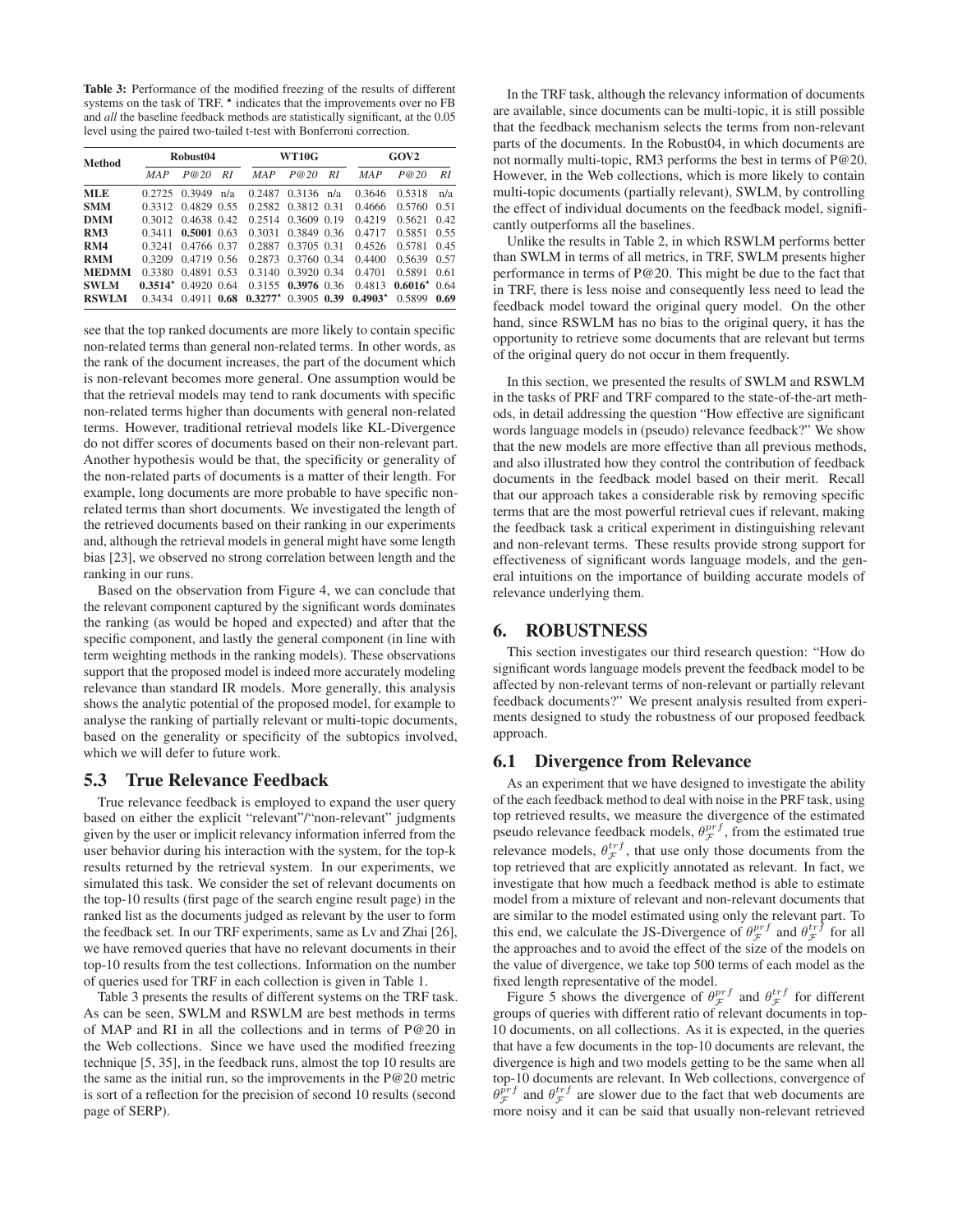

Figure 5: Divergence of true relevance feedback models and pseudo relevance feedback models in different systems, for queries with different ratio of relevant documents in top-10 results.

Table 4: Robustness of different systems against bad relevant documents based on  $RI(D_r)$  measure.

| <b>Dataset</b>                                  | SMM DMM RM3 |  | RM4 RMM MEDMM SWLM RSWLM                                                |               |
|-------------------------------------------------|-------------|--|-------------------------------------------------------------------------|---------------|
|                                                 |             |  | <b>Robust04</b> 0.8663 0.7841 0.8716 0.8681 0.8843 0.8914 0.9319 0.9305 |               |
| WT10G 0.8504 0.8190 0.8783 0.8961 0.8990 0.9082 |             |  |                                                                         | 0.9583 0.9698 |
| GOV <sub>2</sub>                                |             |  | 0.8456 0.8062 0.8809 0.8519 0.8910 0.8801                               | 0.9386 0.9209 |

documents are farther from relevant retrieved documents, compared to Robust04 dataset. According to the charts in Figure 5, in all collections, SWLM and RSWLM have the least divergence in all the ratios. It means that our proposed models are more robust against being distracted by non-relevant documents. An interesting observation is that in all the collections, the behavior of SWLM and RSWLM are almost the same when at least half of the documents are relevant. In other words, we do not need regularization if at least half of the documents are of interest to the query's topic, either completely or partially.

## 6.2 Dealing with Poison Pills

Although it has been shown that on average, the overall performance will be improved after feedback [14, 17], for some topics, employing some documents may decrease the average precision of the initial run. As we discussed, in the PRF, it could be due to the fact that the harming feedback documents are not relevant. However, this also could happen in the RF. This is because although the harming feedback document is relevant, there could be only a subset of it containing relevant information. So, adding off-topic terms from this document to the query results in loosing the retrieval performance. These relevant documents that hurt the performance of retrieval after feedback are called "poison pills" [9, 14, 38, 42].

Terra and Warren [38] studied the effect of the poison pills. They used a single relevant document for feedback with several systems to find documents that make the precision drop in all systems. They showed that more than 5% of all relevant documents perform poorly and in one third of all topics there exists at least one bad relevant document which can decrease the performance of the retrieval after relevance feedback.

We have investigated this effect in the multiple feedback documents experiments. In these experiments, for each topic with more than ten relevant documents, we add relevant documents one by one, based on their ranking in the initial run, to the feedback set and keep the track of the change in the performance of the feedback run after adding each relevant document to the feedback set compared to the feedback run without its presence in the feedback set.

To evaluate the robustness of different systems against bad relevant documents, we define a variant of *Robustness Index (*RI*)* [7] to be applicable in the document level instead of topic level. For



Figure 6: Dealing with poison pills: Effectiveness of different feedback systems facing with a bad relevant document in topic 374 of TREC Robust04.

a set of relevant documents, $D_r$ , the RI measure is defined as:  $RI(D_r) = N_r^+ - N_r^-/|D_r|$  where  $N_r^+$  and  $N_r^-$  denote number of relevant documents which adding them to the feedback set, based on the above setting, respectively helps or huts the performance of the feedback run in terms of AP, compared to the case of not including them.  $|D_r|$  is total number of tested relevant documents. The higher the value of  $RI(D<sub>r</sub>)$  is, the more the method is robust against poison pills. Table 4 presents the  $RI(D_r)$  of different systems on different datasets. As can be seen, both systems based on significant words language models are strongly robust against the effect of bad relevant documents in all datasets.

Furthermore, we have looked into the results of experiments in all the collections and extracted the set of poison pills, i.e. relevant documents that adding them to the feedback set decreases the performance of feedback in *all* the baseline systems (). Overal, we found 118 poison pills and we observed that the performance of RSWLM in these situations always has the least drop and in 92% of the cases, it provides the best average precision after adding the poison pill.

As it is discussed by Terra and Warren [38], poison pills are usually relevant documents which have either a broad topic, or several topics. In these situations, employing significant words language models enables the feedback system to control the contribution of these documents and prevents their specific or general terms affect the feedback model. Figure 6 shows how using significant words language model empowers the feedback system to deal with the poison pills. In this figure, the performance of different systems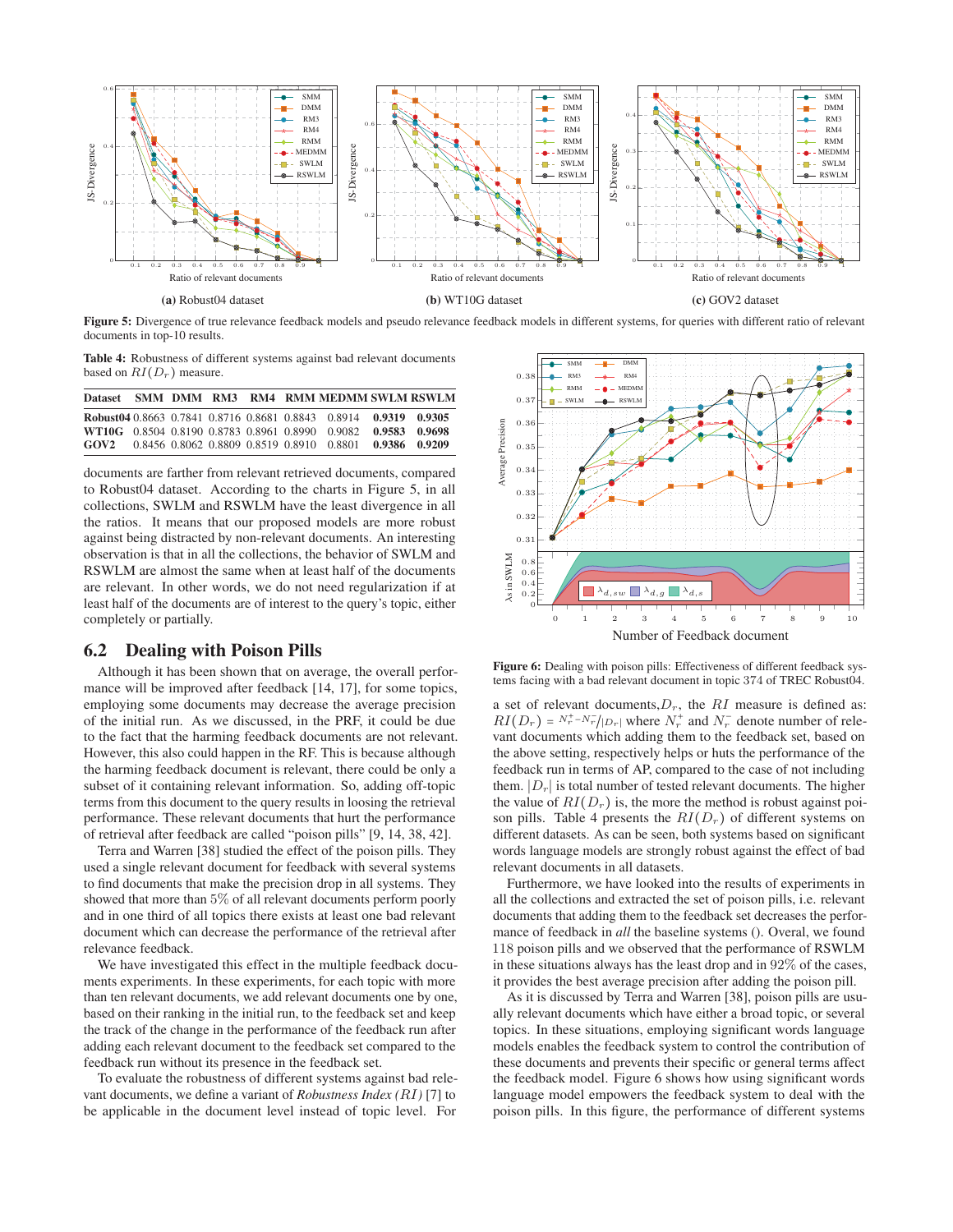

Figure 7: Sensitivity of SWLM and RSWLM to the number of feedback documents

in topic 374 on Robust04 dataset are illustrated. As can be seen, adding the seventh relevant document to the feedback set leads to a substantial decrement in the performance of the feedback in all the systems. The query is "Nobel prize winners" and the seventh document is about one of the Nobel peace prize winners, Yasser Arafat, but at the end, it has a discussion concerning Middle East issues, which contains some highly frequent terms that are non-relevant to the query (see Figure 2). However, RSWLM and SWLM are able to distinguish this document as a poison pill and by reducing its contribution to the feedback model, i.e. learning a low value for  $\lambda_{d_7,sw}$ , they prevent the severe drop in the feedback performance.

So, our method inoculates the feedback model against poison pills by automatically determining whether adding a specific relevant document to the feedback set hurts the retrieval performance for a specific topic or not and controls its effect in the feedback model.

## 6.3 Number of Feedback Documents

In order to investigate the sensitivity of our proposed method to the number of documents in the task of PRF, we set all other free parameters to the values that result in optimal average performance and plot the performance of SWLM and RSWLM with regard to the number of documents in the feedback set in Figure 7. As it is noticed, both methods have acceptable robustness. SWLM is more sensitive, especially in Web collections, when low ranked documents are added, it is slightly affected by noises. However, RSWLM is strongly robust and less sensitive to the number of feedback documents.

Furthermore, according to Figure 7, the performance of both systems in all collections is the best when the number of feedback documents are around 10, which is a more or less the same observation in other feedback methods as well [25]. Moreover, this observation is in accordance with the information from the charts in Figure 4, in which the top-10 documents always possess a strong contribution of the significant words model, i.e. high values of  $\lambda_{d,sw}$ .

In this section, we discussed the robustness of SWLM from different points of view through different experiments, in detail addressing the question "How do significant words language models prevent the feedback model to be affected by non-relevant terms of nonrelevant or partially relevant feedback documents?" Results show that SWLM and RSWLM provides robustness against non-relevant or partially relevant documents in PRF, and poison pills in RF. Furthermore, we demonstrate that the performance of SWLM remains stable using different numbers of feedback documents.

# 7. CONCLUSIONS

This paper concerns the problem of using feedback information to improve the performance of information retrieval. The main aim of this paper was *to develop an approach to estimate a robust model from a set of documents that captures all, and only, the essential shared commonalities of these documents.* Inspired by the discussion on the early work by Luhn [24] about *significant words*, we proposed *significant words language models* (SWLM) of feedback documents by avoiding the distracting effect of common observation as well as rare observation, resulting in models that represent the mutual notion of relevance. The idea is to estimate a feedback model that captures all, and only the essential terms. The model is *specific* enough to distinguish the features of the feedback documents from other documents by removing general terms, and in the same time, *general* enough to capture all the shared features of feedback documents as the notion of relevance, by excluding document specific terms.

Our first research question was: "*How to estimate significant words language models for a set of feedback documents capturing a mutual notion of relevance?* " We proposed an estimation process in which repeatedly the probability of common terms that are already well explained in the collection model are decreased, which removes the effect of general terms. At the same time, the estimation process decreases the weight of terms that are frequent in one of the feedback documents but not others, which removes the effect of specific terms on the model. This way, the final model contains characteristic terms that are also supported by all the feedback documents.

Our second question was: "*How effective are significant words language models in (pseudo) relevance feedback?* " We showed that utilizing significant words language models as the feedback model presents promising performance on both TRF and PRF. Analysing the results, we indicated that the strength of SWLM and RSWLM in feedback is due the fact that they are capable of controlling the contribution of feedback documents in the feedback model based on their level of relevancy which copes with the problem of topic drift in query expansion.

Our third question was: "*How do significant words language models prevent the feedback model to be affected by non-relevant terms of non-relevant or partially relevant feedback documents?*" We assessed the robustness of significant words language models in different experiments. We showed that in PRF, both SWLM and RSWLM provide models that have less noise compared to the models of state-of-the-art methods. Furthermore, we presented results which indicate that compared to the other method, our proposed approaches have the least vulnerability against poison pills (relevant documents that hurt feedback performance) in the task of RF. Moreover, we tested sensitivity of our proposed approaches to the number of feedback documents in PRF and demonstrated that RSWLM effectively deals with several non-relevant documents.

Our general conclusion is that in order to have a feedback model consisting of significant words representing the mutual notion of relevance, it is necessary to not only avoid general terms as done in earlier work, but also specific terms that only represent unique characteristics of each particular observed feedback document. Based on this insight, SWLM presents models of feedback documents in which common and partial observations are left out by careful estimation. Our experiments confirm that this makes our model robust and effective in reflecting the mutual notion of relevance over the set of feedback documents.

The approach of this paper is broadly applicable to mixture models or multiple representations [8], hence can be applied to other kinds of data in different applications like group profiling for content personalization and recommendation [10, 15], multiple document